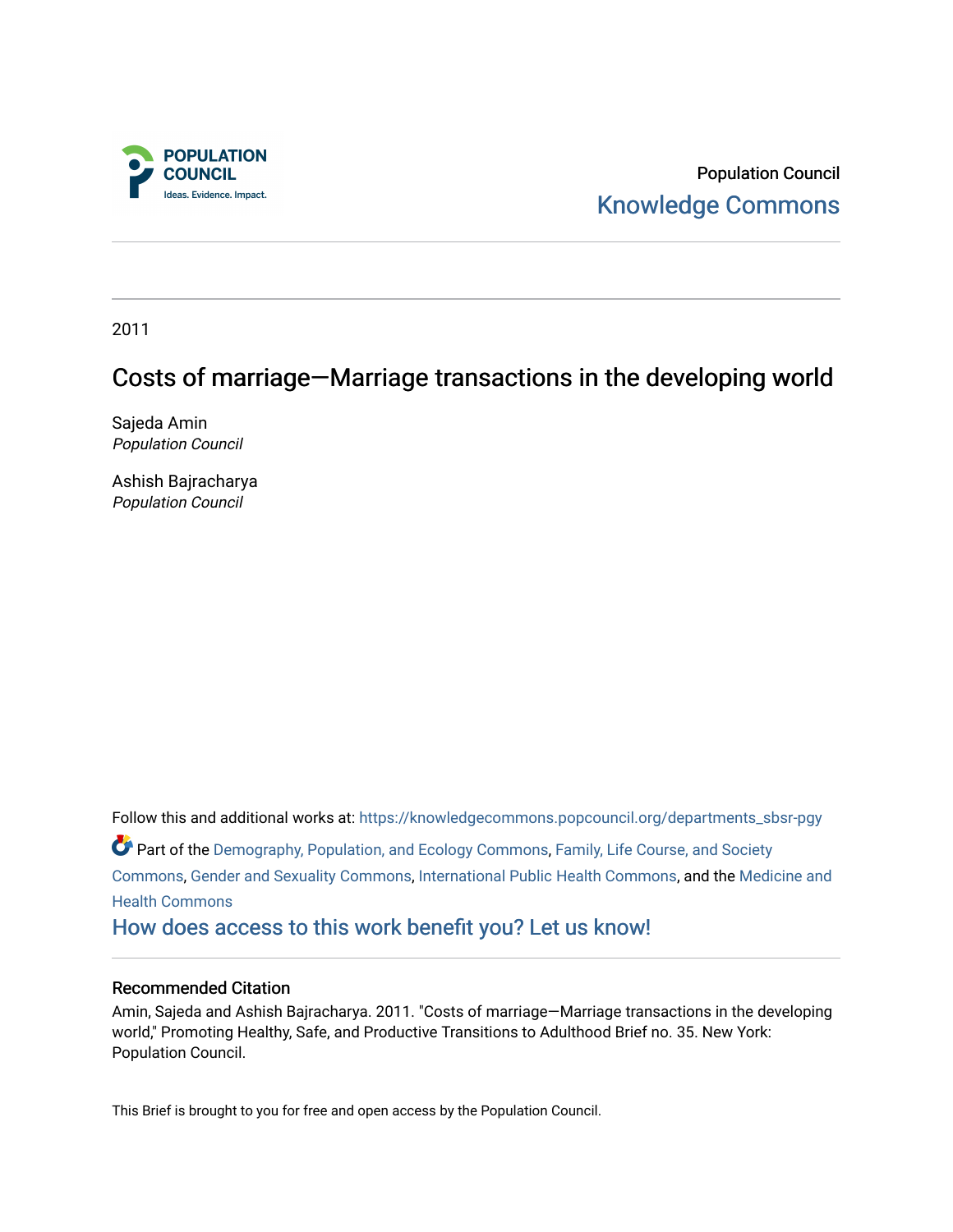## promoting healthy , safe, and productive transitions to adulthood

*Brief no. 35 March 2011*

# Costs of marriage—Marriage transactions in the developing world

Prepared by Sajeda Amin and Ashish Bajracharya

ver the past two decades the Population Council has amassed a wealth of information on the causes and correlates of child marriage and documented its adverse effects on the wellbeing of women and girls. In many parts of the developing world, understanding child marriage is central to designing programs that promote healthy transitions to adulthood. Council research also underscores the importance of rituals and practices of marriage exchange around the globe and documents the considerable variation in these practices. This brief synthesizes some broad themes that have emerged from research on the costs of marriage. Even as customs such as dowry capture popular imagination and media attention, there is surprisingly little academic research or empirical evidence to inform judgment for effective programs and policy.

#### **Marriage Transactions**

Marriage transactions are payments or transfer of property that occur between families of the bride and groom during the time of a marriage. The form, direction, and scale of payments vary widely. In some settings, such as in Hindu or Sikh communities in Nepal or North India, negotiations about such payments are accepted practice; among Muslims in South Asia, on the other hand, the emergence of dowry demands has raised ire and alarm. The anthropological classic *Bridewealth and Dowry* (Goody and Tambiah 1973) provides simple but authoritative definitions of these transactions as follows:

**Dowry**: Transfers that flow from the bride's family to the groom's family.

**Bridewealth/brideprice**: Transfers that flow from the groom's family to the bride's family.



Beyond these are a host of other exchanges that take place during marriages. These may include the provision of services and the exchange of gifts or of sisters/daughters between families. While not overt economic transactions, these exchanges often have an underlying economic exchange function. Social scientists who study marriage exchange typically focus on trying to understand why transactions exist (e.g., Caldwell, Reddy, and Caldwell 1983; Becker 1991; Bhat and Halli 1999). However, the full range of *consequences* of marriage transactions is not well understood. Population Council work with adolescent girls suggests that along with the timing of marriage or practices such as child marriage, costs of marriage may have important implications for postmarital wellbeing and intimate-partner violence. In particular, the evaluation of women's and men's worth in the marriage market in terms of dowry or brideprice may have important consequences for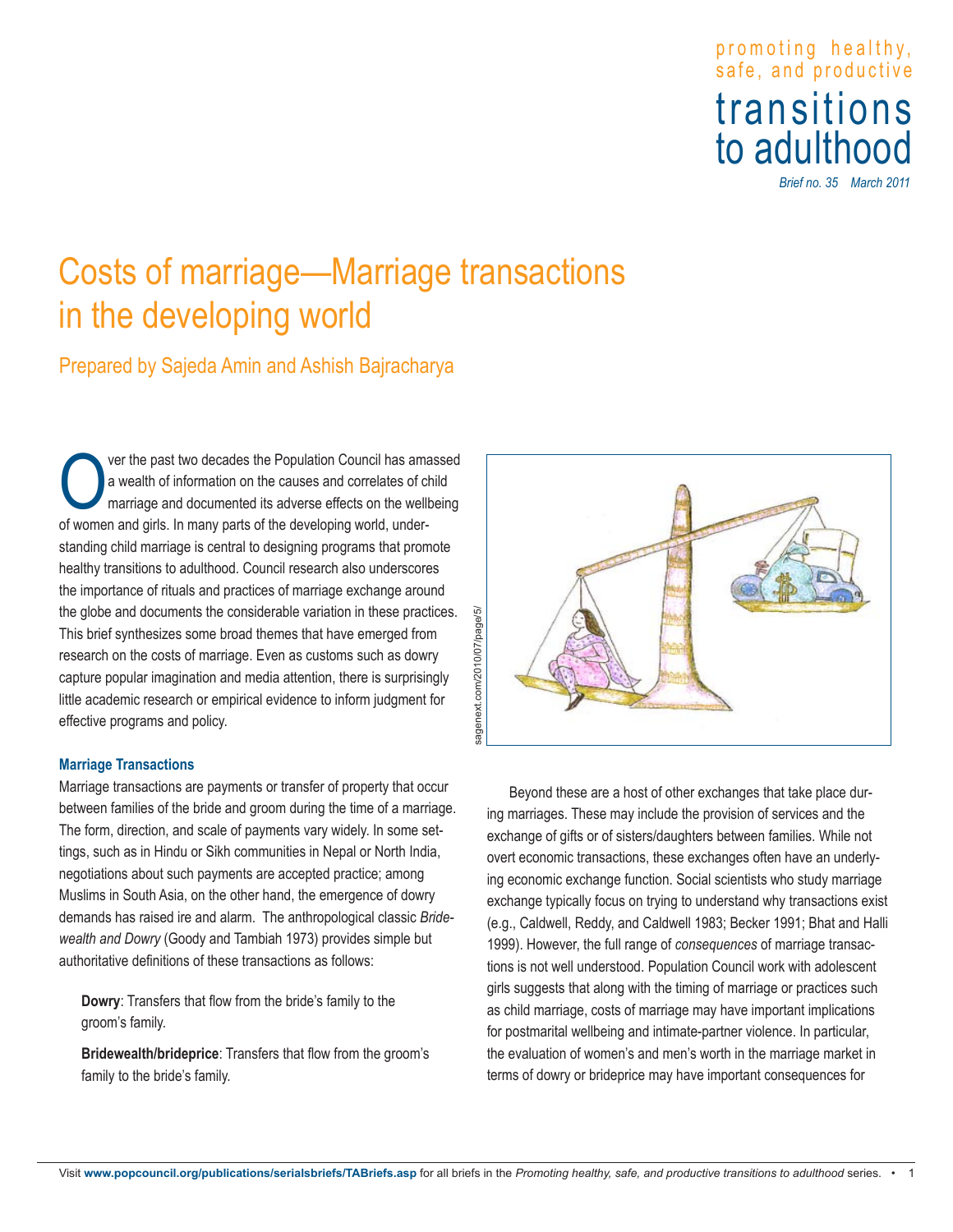their self-esteem and sense of self-worth, with significant implications for their wellbeing as adults and for gender equity. Yet, the evidence base on the consequences of the economic costs of marriage remains extremely weak.

#### **Static traditions versus changing practices**

There is good reason to believe that it is discontinuities in practices, and changes in expectations that are at issue rather than established and long-standing traditions. It is now well established that the costs of marriage have escalated in a wide range of settings. In a series of rigorous data assessments, the advent of dowry or its escalation over the past several decades has been linked to marriage squeeze (the excess of marriageable girls relative to boys). This is particularly well documented in South Asia. In Bangladesh and India the timing of rising dowry demands coincides with high rates of population growth, which, combined with a cultural preference for large age differences in marriage favoring grooms, creates an imbalance in the marriage market.

In many settings, costs of weddings have grown prohibitively expensive, with expenses totaling several times the total annual household income. This cost escalation may be attributed to rising aspirations and rising standards of living. When such expectations are not met, these practices have been linked to various negative influences on women's postmarital wellbeing, most frequently to the perpetration of severe forms of domestic violence.

Marriage transactions are often not completely rigid, but malleable and related to other desired marriage market attributes. Where the young age of a bride is a desirable attribute, poor families may choose to marry their daughters early to save on marriage costs. Similarly, unaffordable brideprice expectations may encourage young people to pursue relationships and childbearing outside marriage. Marriage-based transactions, whether in the form of dowry or brideprice, exacerbate the marginalization and exploitation of girls, particularly since both practices commoditize or monetize the value of girls. While brideprice appears to resemble more directly a transaction of purchasing a girl's reproductive and productive rights, dowry perpetuates the cycle of exploitation as well.

#### **Population Council's work on marriage transactions**

Population Council programs to prevent child marriage (Amin, Chong, and Haberland 2011) usually incorporate asset-building strategies for young women through education and livelihoods opportunities for girls. Research on the economic dimensions of marriage has informed these programming approaches for the wellbeing of girls. Council work on child marriage has evolved to incorporate multi-sectoral approaches that address the economic considerations of marriage. Given that marriage traditions and cultures, including the characteristics of marriage

transactions, vary even within country contexts, programmatic approaches strive to be tailored to specific contexts. Some examples are presented below.

#### *Poverty and marriage timing in Nepal*

A study using national panel data from Nepal established a clear empirical link between being poor during childhood and getting married in early adolescence, rather than being enrolled in school (Bajracharya and Amin 2010). Dowry demands have risen in recent years. It is likely that this empirical linkage between marriage timing and poverty is mediated by marriage transactions. Instances of high demands for dowry and associated disagreements and violence are noted routinely in the popular press. However, dowry practices are afforded some legitimacy as long-standing traditions, and public critics have occasionally faced dire backlash, such as the murder of a radio journalist in southern Terai, who is believed to have been killed because of her public pronouncements against dowry. The southern Terai plains of Nepal have some of the most excessive dowry demands.

#### *Premarital pregnancy, education, and brideprice in South Africa*

The payment of a brideprice (*lobola*), common in South African marriages, symbolizes the transfer of the right of the girl's sexual and economic services to the husband (Meekers 1992). A study in South Africa that examined premarital pregnancy and parenthood during adolescence (Kaufman, de Wet, and Stadler 2000) cites *lobola* as an important factor in determining marriageability of girls who have had children. On the basis of qualitative research, Council researchers concluded that the expectation of brideprice may motivate parents to invest in a girl's education and could explain the unusual South African pattern where most girls returned to school even after childbirth. Births outside of marriage and premarital births during adolescence were also related to lower brideprice for girls for their future marriages, giving rise to circumstances where premarital births were often kept a secret.

#### *Transformation of marriage and reproductive behavior in Ghana*

A study by Council researchers on the changing nature of reproductive behavior in Ghana examined the role of brideprice in explaining the declining importance of marriage and rising premarital sex and childbearing (Mensch et al. 1999). The qualitative results suggested that traditional courtship traditions that involved a large brideprice were viewed as a burden for young men. Along with the declining practice of female circumcision, premarital sexual activity had become increasingly common and young people's sexual lives were no longer confined within traditional marriage. As young couples increasingly exercise control over life decisions such as marriage and childbearing, they favor bypassing tradi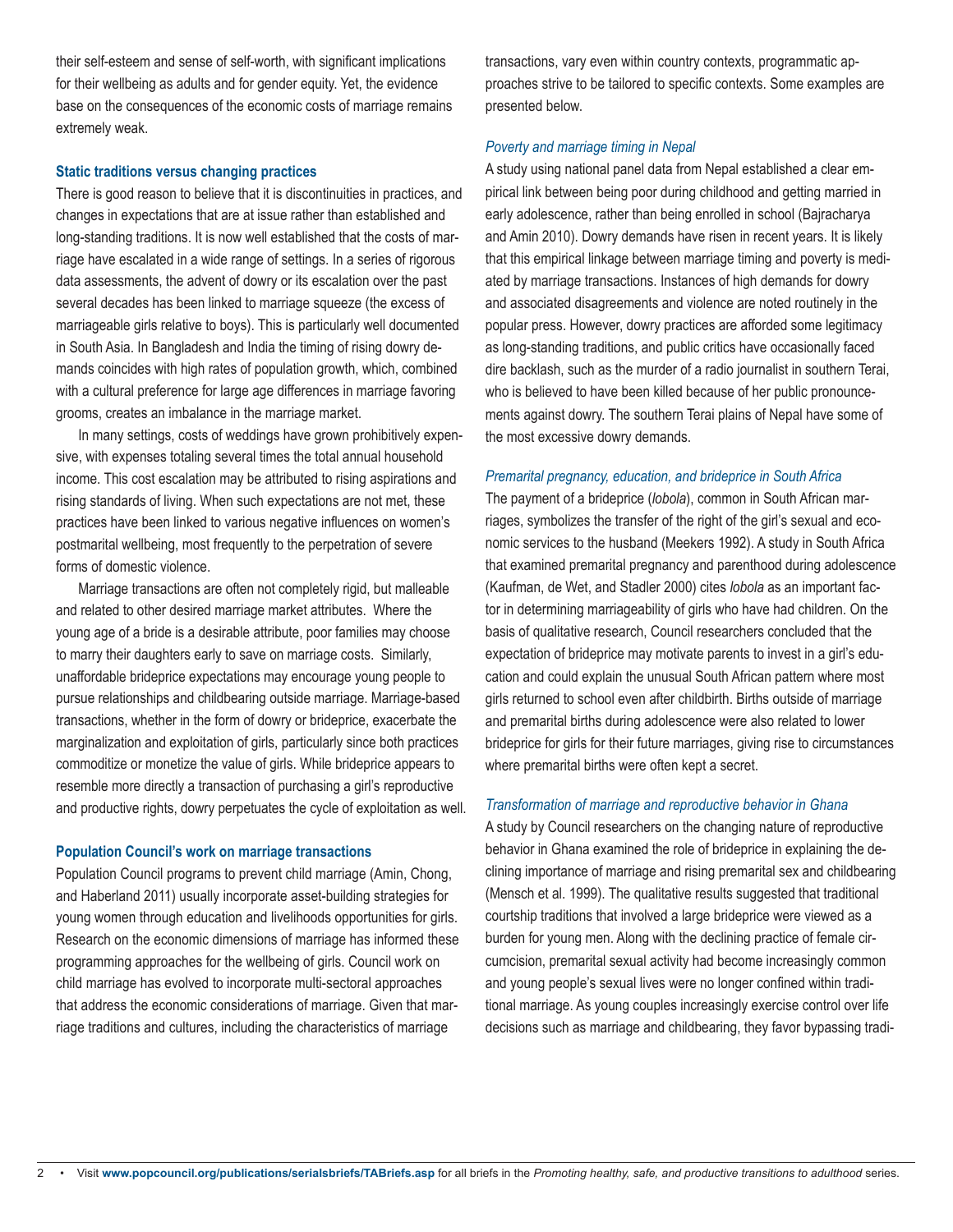tional marriage customs, effectively circumventing the financial burden in the process. Customary practices of large brideprice are a disincentive to formal marriages, and contribute to the erosion of traditional marriage and family formation in this region in Ghana.

#### *Unintended consequences of delaying marriage in Bangladesh*

According to DHS data, over 65 percent of women between the ages of 20 and 24 in Bangladesh are married before 18. In 2001, the Population Council partnered with several UN and nongovernmental agencies in Bangladesh to design and evaluate a large-scale program for adolescent girls called Kishori Abhijan (Amin and Suran 2005). Kishori Abhijan focused on creating safe spaces for girls to socialize and learn, and provided training to enhance livelihood skills. The goal was to challenge rigid social norms such as early marriage by empowering girls economically and socially. Monitoring of program components showed that the safe spaces and social support components of the program were consistently implemented and well accepted. Livelihoods training, by contrast, proved to be expensive and difficult to conduct at scale. Consequently, only a fraction of the girls were able to participate in livelihood training. An evaluation conducted two years into the program found that although marriage was delayed for program participants, dowry payments increased in tandem with age at marriage. In Bangladesh there is a strong association between age at marriage and amounts of dowry paid (see Figure 1). The program has subsequently attempted to address dowry by working with families, but has found it to be an intractable problem. While safe spaces and social support programs are successful in delaying marriage, demands for dowry come from the boys and men whom the girls marry. In a society where marriage is highly valued and deter-



**Figure 1 Mean dowry and age at marriage in Bangladesh**

mines the social and economic status of girls, the rejection of marriage prospects because of dowry costs is not an option for most families.

#### **Data on marriage transactions from survey research**

Notwithstanding these studies, our efforts at understanding marriage transactions and the consequences for the wellbeing of girls and women have been limited by a lack of data. Nationally representative household surveys such as the Living Standards Measurement Surveys of the World Bank (LSMS) or the Demographic and Health Surveys (DHS) often collect data only on age at marriage and spousal characteristics. Among surveys that address marriage and family formation more specifically, a few surveys collect data on a wider variety of marriage-related variables. The 2006 World Bank Gender Norms Survey in Bangladesh is exemplary in its detailed collection of data on marriage characteristics and on marriage transactions (World Bank 2008). This dataset collects information on several marriage themes that researchers agree are instrumental in conducting rigorous empirical research on transactions and marriage dynamics. These themes are as follows:

- 1. Arrangement of marriage
- 2. Spousal choice
- 3. Asset and wealth differentials between families
- 4. Presence of village endogamy
- 5. Patterns in postmarital residence

The World Bank survey is also particularly detailed in its questions on marriage transactions in Bangladesh. Themes listed below on marriage transactions are likely to be instrumental in enhancing the understanding of the role marriage transactions play in marriage timing and of a host of postmarital wellbeing outcomes and status indicators:

- 1. Whether money and materials were transferred.
- 2. The amount of the exchange, monetary or otherwise.
- 3. Whether the transfers were voluntary or demanded by one family from another.
- 4. How families meet demands (including taking on debt) and whether demands exceed what a typical family can pay.
- 5. Whether negotiations about what and how much is to be exchanged occurred and whether a paid middleman was involved.
- 6. How families acquire financial resources to pay for a dowry or brideprice.

From Kishori Abhijan data on girls marrying between 2001 and 2003.